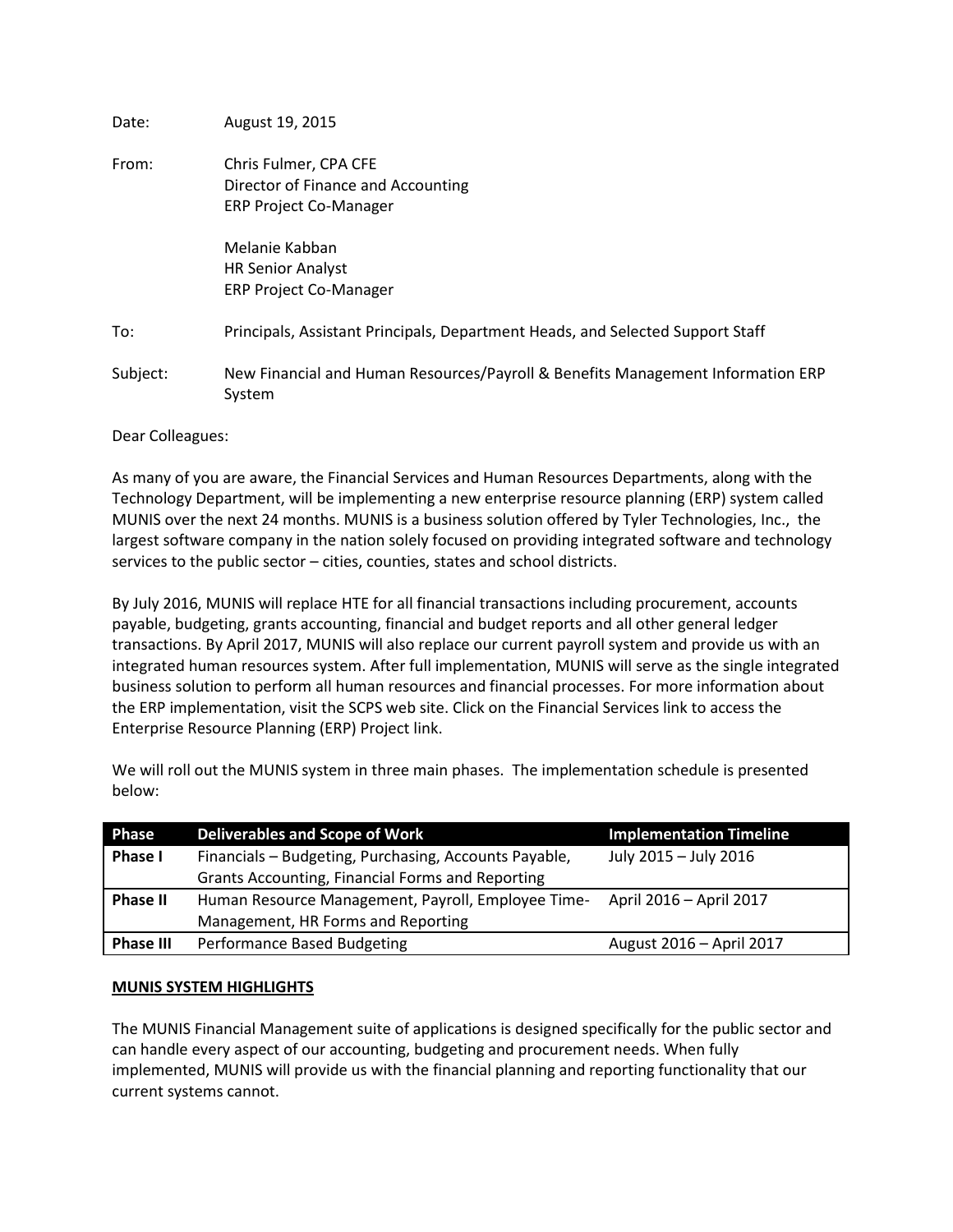Key MUNIS Financials features include:

- Web-based access to MUNIS applications and your data
- Abridged, user-friendly views and access to data via a Role-Tailored Dashboard
- Flexible, complete local, state and federal reporting that can be customized to your unique requirements and to address legislative changes
- Forecasting and analysis for successful strategic and financial planning
- Advanced role-based security and detailed audit trails
- Easy and quick access to up-to-date, real time data
- Data centralization across the organization
- Reduction of redundant data entry
- Real-time visibility into budget compliance, deviations and variances
- Compliance with Governmental Accounting, Auditing, and Financial Reporting (GAAFR) and **Generally**
- Accepted Accounting Principles (GAAP) Standards

## **ESTIMATED IMPLEMENTATION SCHEDULE FOR PHASE I – FINANCIALS**

| Key Milestones for Phase I - Financials | <b>Estimated Implementation Timeline</b> |  |
|-----------------------------------------|------------------------------------------|--|
| <b>Chart of Accounts</b>                | $7/6/15 - 10/2/15$                       |  |
| <b>Business Process Consulting</b>      | $8/3/15 - 12/4/15$                       |  |
| <b>Standard Analysis</b>                | $9/14/15 - 11/6/15$                      |  |
| Data Conversion & Validation            | $12/4/15 - 4/21/16$                      |  |
| <b>Build Set Up Tables</b>              | $11/9/15 - 12/18/15$                     |  |
| Process Training - Accounting           | $12/14/15 - 4/29/16$                     |  |
| Process Training - Procure to Pay       | $12/14/15 - 4/29/16$                     |  |
| <b>Testing</b>                          | $11/9/15 - 4/29/16$                      |  |
| <b>SCPS Trains End Users</b>            | $5/2/16 - 6/10/16$                       |  |
| Live Processing on MUNIS                | 7/1/16                                   |  |

## **REQUIRED STAFF PARTICIPATION FOR PHASE I - FINANCIALS**

**Project Executive Sponsors:** Participate in project briefings and status meetings as needed; fully support all staff engagement in project implementation; encourage the upcoming change and communicate to staff the importance of a successful implementation; attend demonstrations and training for division-level oversight functionality; lead the change management process.

**Project Co-Managers:** Participate in process/policy change discussions to identify risks and communicate other considerations; encourage the upcoming change and serve as change agents for the project leadership team to address any resistance to the new system; liaise between the project team and executive staff to bring forth any major concerns.

**Project Leadership Team:** The Project Leadership Team includes staff members from Financial Services, Human Resources, and Technology Services. Their role is to successfully implement the new system by analyzing current business processes, evaluating best business practices, designing new processes, configuring the new system, validating data conversion, resolving issues, and extensively training new users of the system before it goes live.